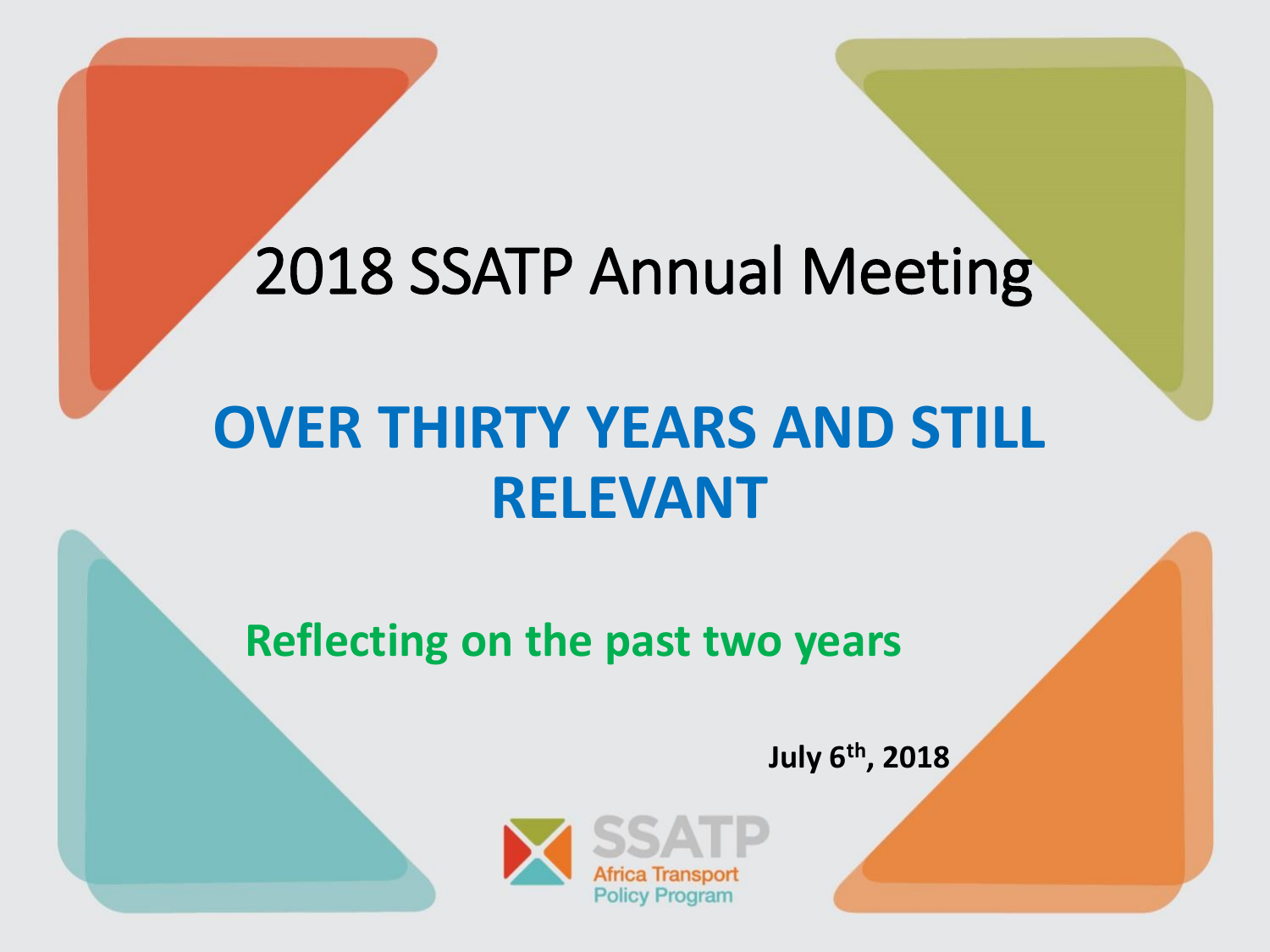# **OUTLINE**





#### **KEY ACHIEVEMENTS**



**AREAS OF CONCERNS**



**FORWARD LOOKING**



2018 SSATP Annual Meeting, Abuja, Nigeria, July 2-6 2 2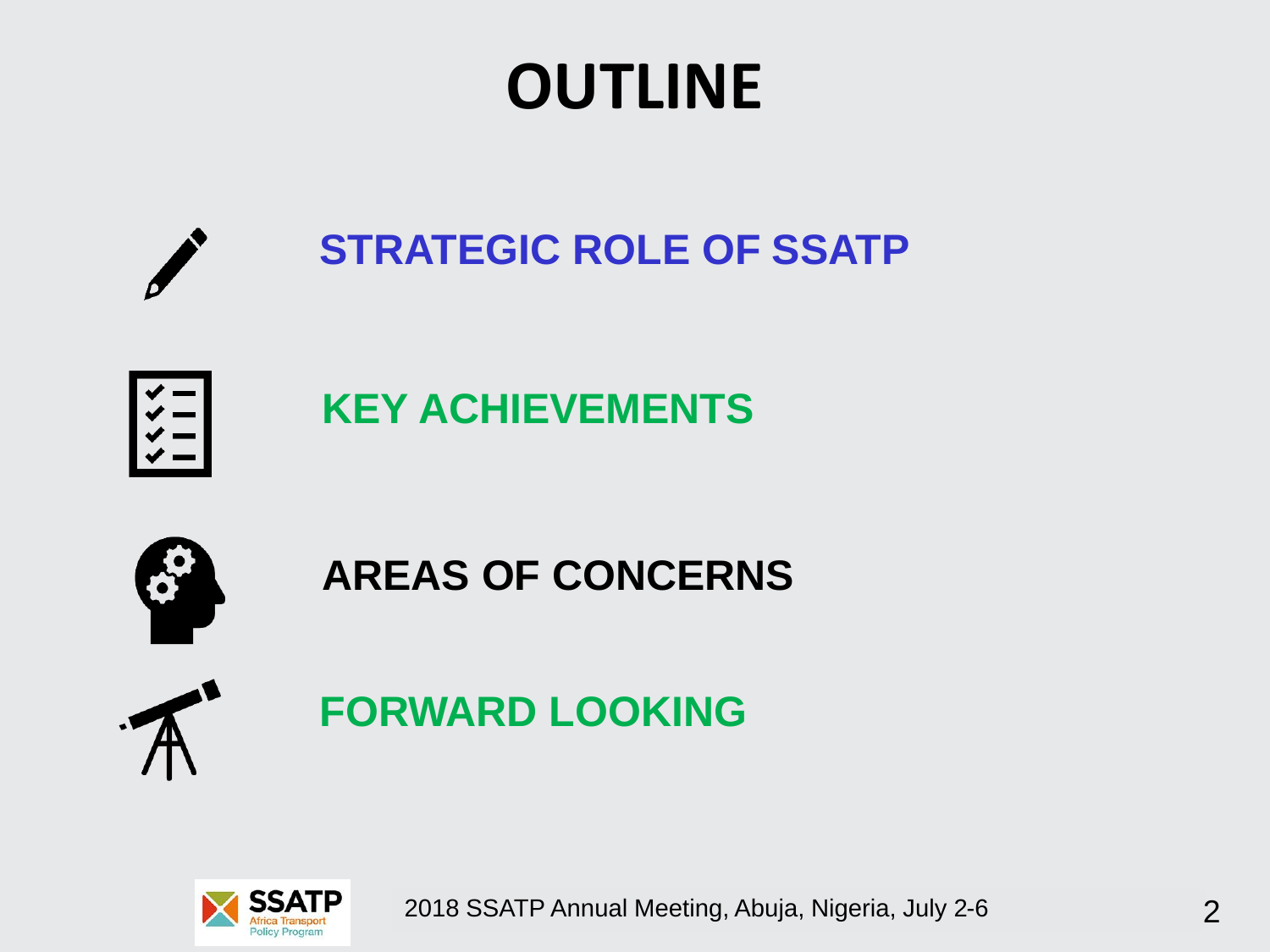## **SSATP STRATEGIC ROLE**

**POLICY DIMENSION TO MAXIMIZE INVESTMENTS**

**PLATFORM FOR PARTNERSHIP, KNOWLEDGE DISSEMINATION AND ADVOCACY FOR THE SECTOR**

**ROLE**

 $\blacksquare$ 

**POLICIES GUIDANCE AND IMPLEMENTATION TOOLS**



 $12018$  SSATP Annual Meeting, Abuja, Nigeria, July 2-6  $\hbox{3}$ 

**UNIQUE PLATFORM TO GENERATE KNOWLEDGE THAT SUPPORTS TRANSPORT POLICIES**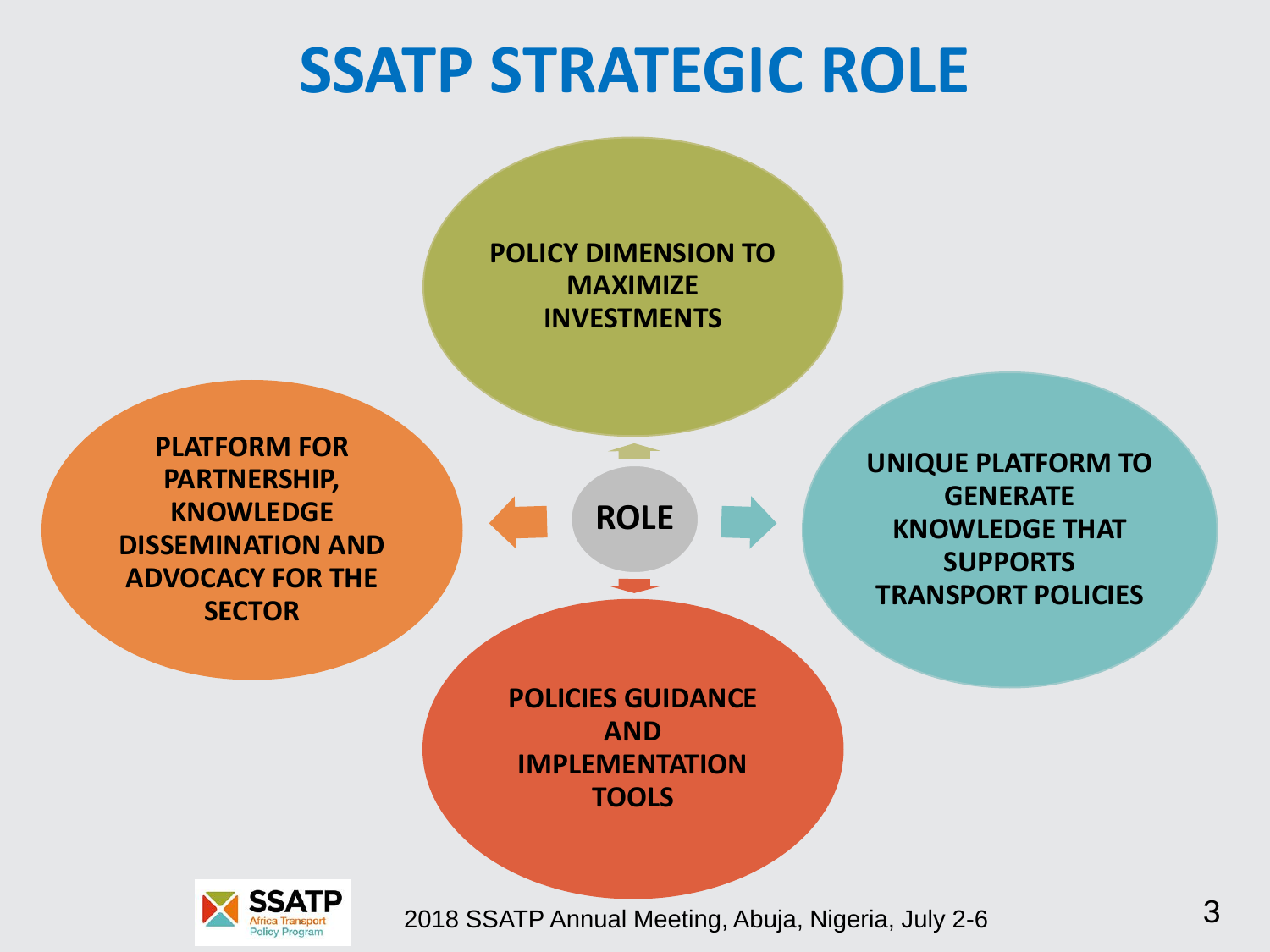# **KEY ACHIEVEMENTS**

**REVIVAL OF STRATEGIC PARTNERSHIP WITH AUC**

**STRENGTHEN OWNERSHIP AND TRUST WITH MEMBER COUNRIES AND RECs**

**EXPANDING THE PARTNERSHIP TO FOSTER SYNERGIES**

**UNDER RI PILLAR: SUPPORTING AUC FTA AGENDA**

> ✓ **CORRIDOR MANAGEMENT**

> > ✓ **PORTS' EFFICIENCES**

**UNDER UTM PILLAR: ADDRESSING UM CHALEENGES**

✓ **DEVELOPMENT OF A HOLISTIC APPROACH FOR SUM**

> ✓ **CAPACITY DVELOPMENT**

**UNDER ROAD SAFETY PILLAR: SUPPORTING UN DECADE IMPLEMENETATION**

- DATA MANAGEMENT
	- ✓ **LEAD AGENCIES**

✓ **REGIONAL OBSERVATORIES**



2018 SSATP Annual Meeting, Abuja, Nigeria, July 2-6 **4** 4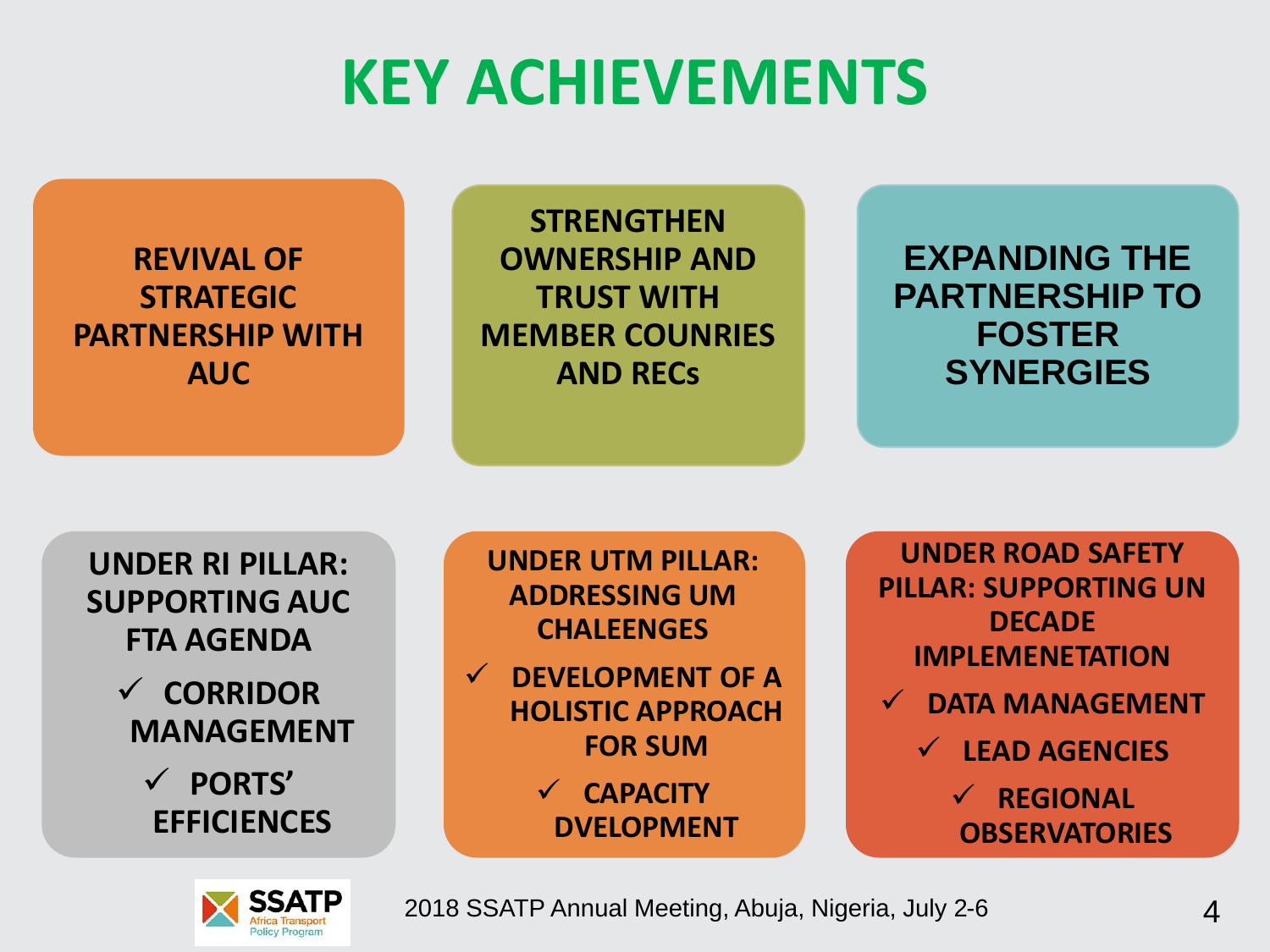# **ISSUES TO REFLECT ON**

**DEMAND DRIVEN MODEL vs KNOWLEDGE CREATION** 

**DP CYCLES AND SHIFT FROM SOME PRIORITY AREAS**



**CHALLENGES ON COLLABORATION**

#### **CURRENT OPERATIONAL MODEL**

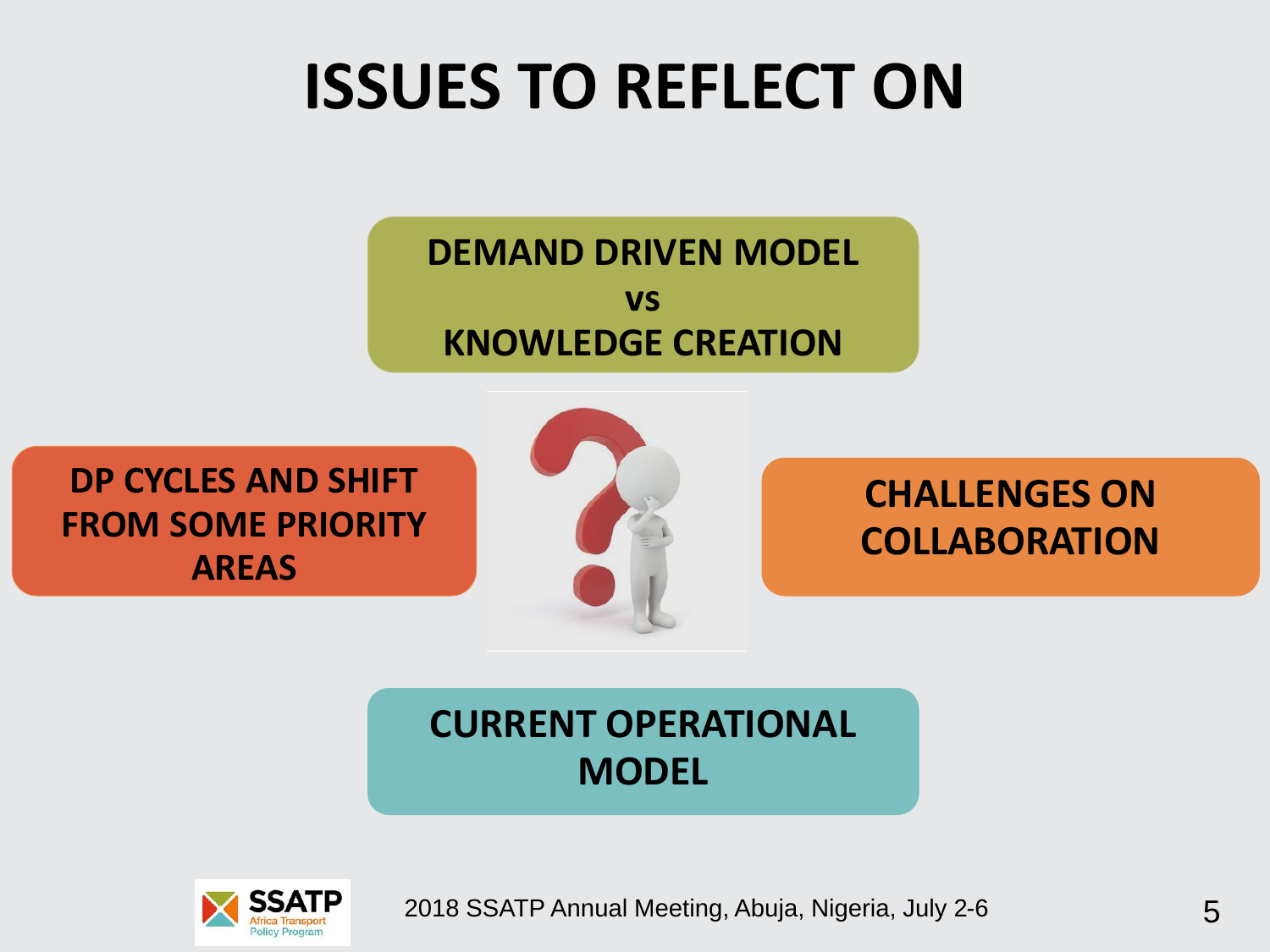### **FORWARD LOOKING**

- **NEW FINANCIERS/PREDICTABILITY**
- **OPTIMAL OPERATING MODEL?**
- **PARTNERSHIP WITH UNIVERSITIES**
- **EMBARKING IN THE DIGITAL ERA**
- **EXPANDING MEMBERSHIP AND PARTNERSHIPS**



1143\_130 – SSATP – DP3 Strategy - Urban Mobility 2018 SSATP Annual Meeting, Abuja, Nigeria, July 2-6 6